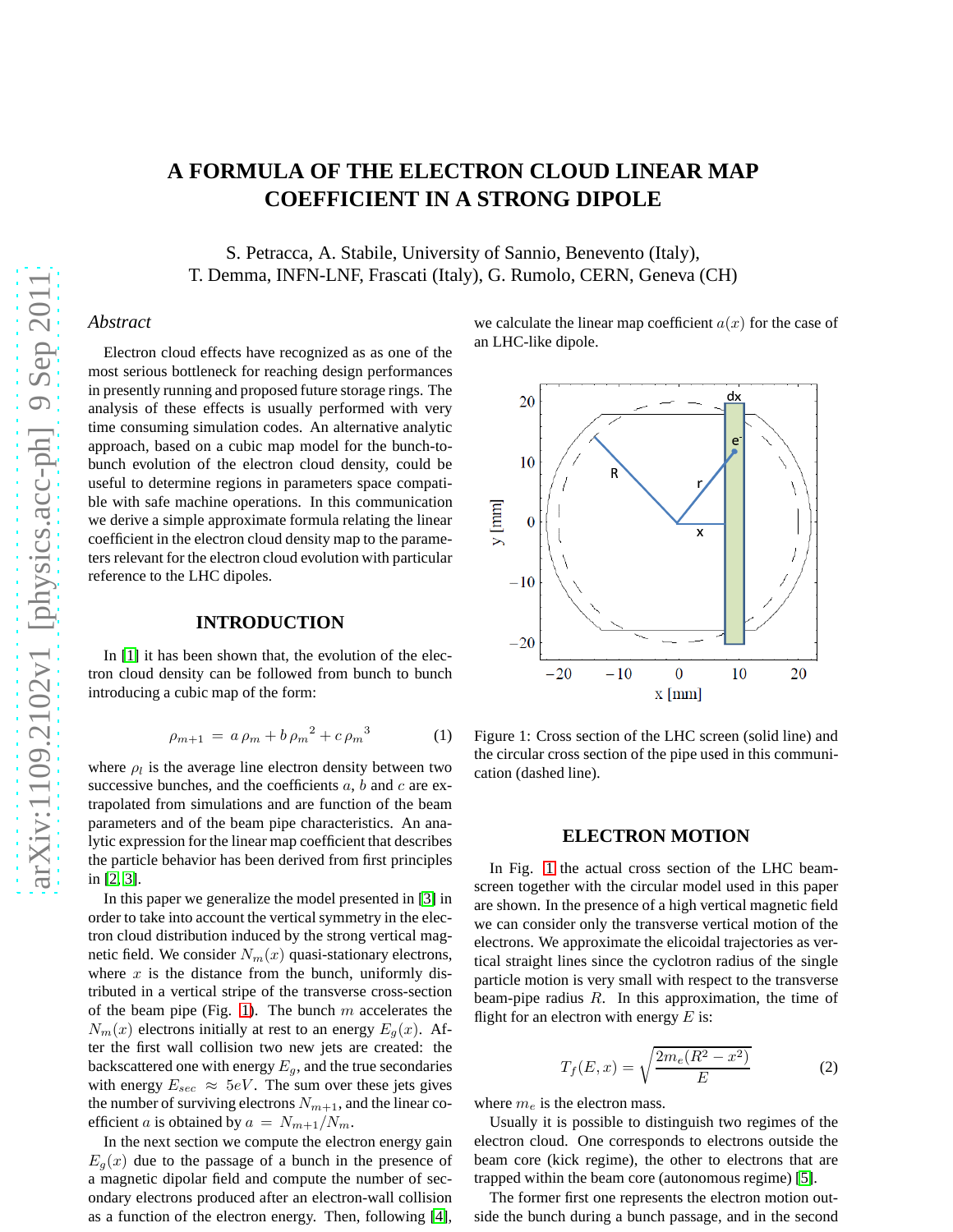

<span id="page-1-0"></span>Figure 2: Critical radius as a function of bunch population.

one the electrons in the beam pipe perform harmonic oscillations. The critical radius  $R_c$  separating these two regimes is defined as the radial distance for which the time for the bunch to pass is equal to a quarter of the oscillation period  $(R_c = cT/4)$ . Hence  $R_c$  is given as follows

$$
R_c = \frac{\pi}{2} \sqrt{\frac{\sigma_r^2 \sigma_z}{2 r_e N_b}}
$$
 (3)

and it is shown in Fig. [2.](#page-1-0) The energy gain  $E<sub>q</sub>(x)$  is evaluated by averaging on the surface of the stripe

$$
\langle E_g \rangle = S^{-1} \int_S dS E(x, y) \tag{4}
$$

where S is the surface of the vertical stripe. Since  $R_c$  is of the same order as the considered beam pipe radius, the average energy gain, for  $N_m$  electrons uniformly distributed in a vertical stripe of the beam pipe, can be written as:

$$
E_g(x) = \frac{\Theta(x - R_c)}{L} \int_0^L dy E_{kick}(x, y) +
$$

$$
\frac{\Theta(R_c - x)}{L} \left\{ \int_{L_c}^L dy E_{kick}(x, y) + \int_{-L_c}^L dy \frac{E_{aut}(x, y)}{2} \right\}
$$

where

$$
E_{kick}(x,y) = m_e c^2 \frac{2N_b^2 r_e^2 y^2}{(x^2 + y^2)^2}
$$
 (6)

$$
E_{aut}(x,y) = m_e c^2 \frac{\pi^2 y^2}{8 R_c^2}
$$
 (7)

 $L = \sqrt{R^2 - x^2}$ ,  $L_c = \sqrt{R_c^2 - x^2}$ ,  $N_b$  is the bunch population,  $r_e$  is the classical electron radius,  $\sigma_r$  and  $\sigma_z$ are transverse and longitudinal beam dimensions respectively.  $\Theta(x)$  is the Heaviside function. The function  $E_g(x)$ is shown in Fig. [3](#page-1-1) for different values of the bunch population.



<span id="page-1-1"></span>Figure 3: Energy gain as a function of the transverse distance for different values of the bunch population  $N_b$ .

# **LINEAR MAP**

The electrons multiplication in the beam pipe wall is parameterized by the so-called Secondary Emission Yield (SEY or  $\delta$ ). The total yield is the sum of the "'true secondaries"'  $\delta_t(E_g)$  and "reflected"  $\delta_r(E_g)$  electrons.

The  $N_m(x)$  electrons gain an energy  $E_q(x)$ , during the passage of bunch-m, hit the chamber wall and produce  $N_m(x)\delta_t$  true secondaries and  $N_m(x)\delta_r$  reflected electrons. The reflected electrons travel vertically across the stripe with energy  $E<sub>g</sub>(x)$  and perform a number of collisions,  $n(x)$ , with the chamber wall, between two consecutive bunches, that is

$$
n(x) = \frac{t_{sb} - T_f(E_g, x)}{T_f(E_g, x)}
$$
(8)

where  $t_{sb}$  is the bunch spacing. Hence, the total number of reflected, high energy electrons at the passage of bunch-  $(m+1)$  is

$$
N_r(x) = N_m(x)\delta_r(E_g)^{n(x)}
$$
\n(9)

 $(5)$  this jet there is no distinction between the true secondaries The true secondaries electrons produced after the first wall collision give rise to a low energy jet ( $E_{sec} \approx 5eV$ ). For and reflected, since all are produced with the same energy. After the  $i^{th}$  wall collision the number of electrons is

$$
N_t(x) = N_m(x)\delta_t(E_g)\delta_r(E_g)^{i-1}\delta_{sec}^{k_i(x)}
$$
 (10)

where  $\delta_{sec} = \delta_r(E_{sec}) + \delta_t(E_{sec})$  and

$$
k_i(x) = \frac{t_{sb} - iT_f(E_{sec}, x)}{T_f(E_{sec}, x)}
$$
(11)

is the number of collisions after the  $i^{th}$  collision. The low energy electrons at the passage of bunch- $(m + 1)$  is

$$
N_s(x) = N_m(x)\delta_t(E_g) \sum_{i=1}^{n(x)} \delta_r(E_g)^{i+1} \delta_{sec}^{k_i(x)}
$$
 (12)